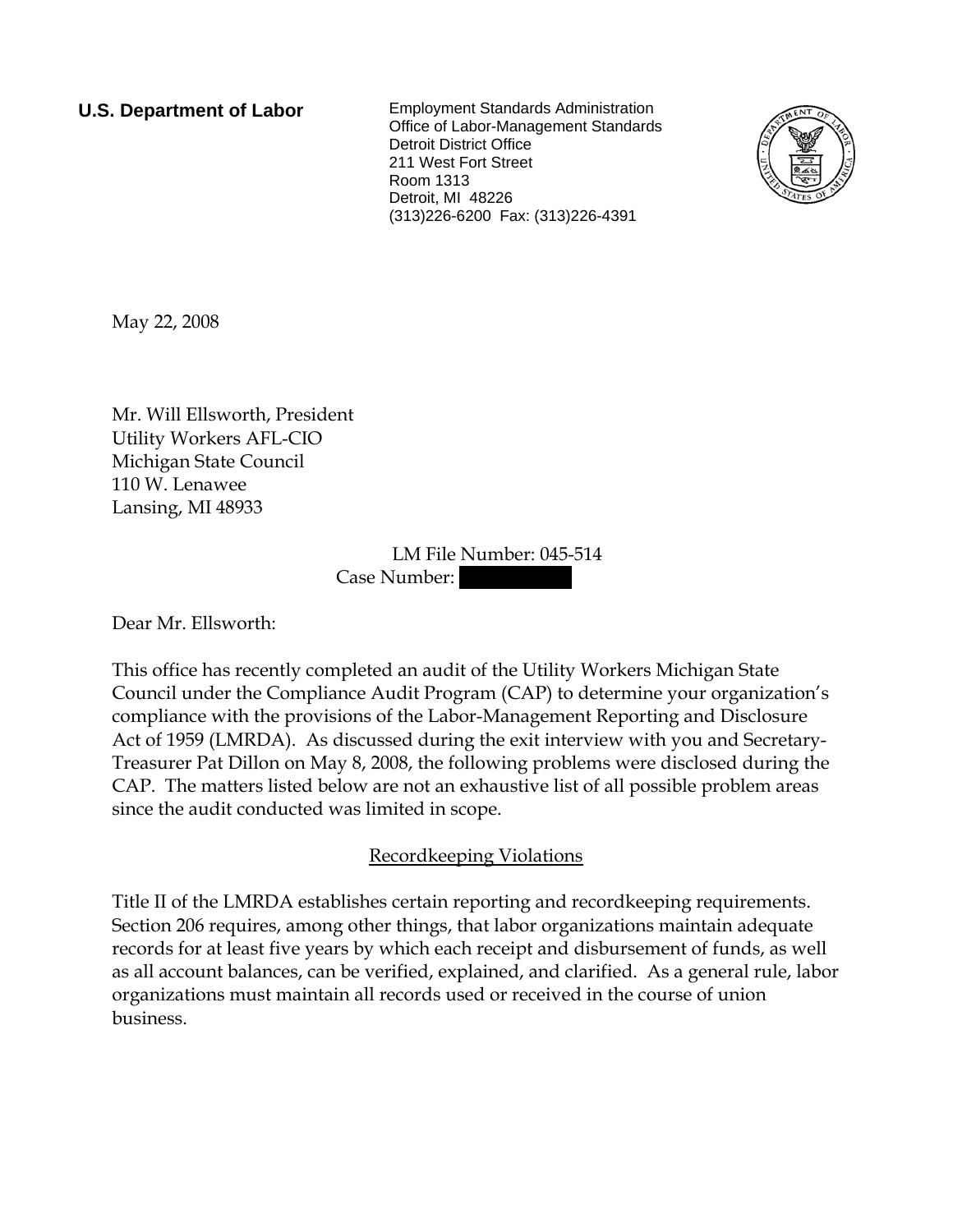Mr. Will Ellsworth May 22, 2008 Page 2 of 6

For disbursements, this includes not only original bills, invoices, receipts, vouchers, and applicable resolutions, but also documentation showing the nature of the union business requiring the disbursement, the goods or services received, and the identity of the recipient(s) of the goods or services. In most instances, this documentation requirement can be satisfied with a sufficiently descriptive expense receipt or invoice. If an expense receipt is not sufficiently descriptive, a union officer or employee should write a note on it providing the additional information. For money it receives, the labor organization must keep at least one record showing the date, amount, purpose, and source of that money. The labor organization must also retain bank records for all accounts.

The audit of the Council's records for fiscal year ending March 31, 2008, revealed the following recordkeeping violations:

1. Lost Wages

The Council did not retain adequate documentation for lost wage reimbursement payments to union officers and employees totaling at least \$4,900.52. The union must maintain records in support of lost wage claims that identify the dates and times (e.g. 8:00 a.m. to 4:00 p.m.) lost wages were incurred, the number of hours lost on each date, the applicable rate of pay, and a description of the union business conducted. The OLMS audit found that the Council did not require claims submitted by officers and employees to list the number of hours lost on each date for which lost hours were claimed.

Enclosed is a sample of an expense voucher the Council may use to satisfy this requirement. The sample identifies the type of information and documentation that the Council must maintain for lost wages and other officer expenses.

2. Reimbursed Auto Expenses

Union officers and employees who received reimbursement for business use of their personal vehicles did not retain adequate documentation to support payments to them totaling at least \$17,428.23 during the audit period. The union must maintain records which identify the dates of travel, locations traveled to and from, and number of miles driven. The record must also show the business purpose of each use of a personal vehicle for business travel by an officer or employee who was reimbursed for mileage expenses.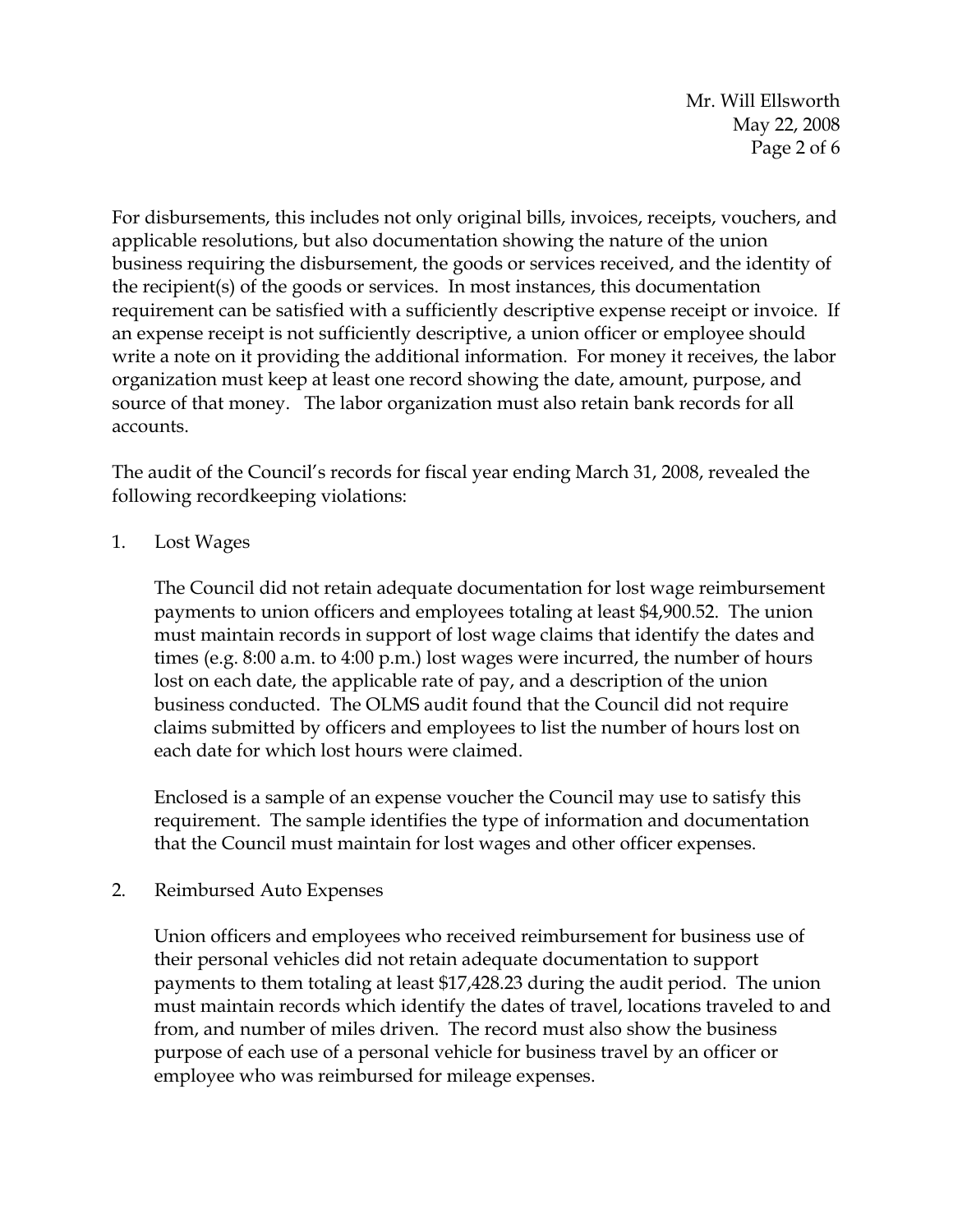Mr. Will Ellsworth May 22, 2008 Page 3 of 6

#### 3. Credit Card Expenses

The Council did not retain adequate documentation for credit card expenses incurred by union officers and employees totaling at least \$249.10. For example, the union incurred monthly credit card charges of \$10.76 to AT&T/Yahoo, but did not maintain any invoices or receipts for the charges, or identify the purpose of the charges in any of its disbursements records.

As previously noted above, labor organizations must retain original receipts, bills, and vouchers for all disbursements. The president and treasurer (or corresponding principal officers) of your union, who are required to sign your union's LM report, are responsible for properly maintaining union records.

4. Meal Expenses

The Council's records of meal expenses did not always include written explanations of union business conducted or the names and titles of the persons incurring the restaurant charges. For example, on December 17, 2007, a meal at Clara's Lansing Station was expensed for \$221.05, but neither the names and titles of persons incurring the charges, nor the union business conducted, were noted. Union records of meal expenses must include written explanations of the union business conducted and the full names and titles of all persons who incurred the restaurant charges. Also, the records retained must identify the names of the restaurants where the officers or employees incurred meal expenses.

### 5. Inaccurate Check Dates and Check Numbers

The Council recorded in its ledger inaccurate dates or check numbers for checks totaling \$8,567.04, and failed to record check dates for checks totaling \$2,000. The Council's records must accurately reflect the proper check dates and check numbers. Failure to record the proper dates of checks could result in the union reporting some disbursements for a different year than that in which they were actually made.

#### 6. Canceled Checks

The Council failed to maintain canceled checks for disbursements totaling \$202.19. As noted above, the Council must maintain all bank records used or received in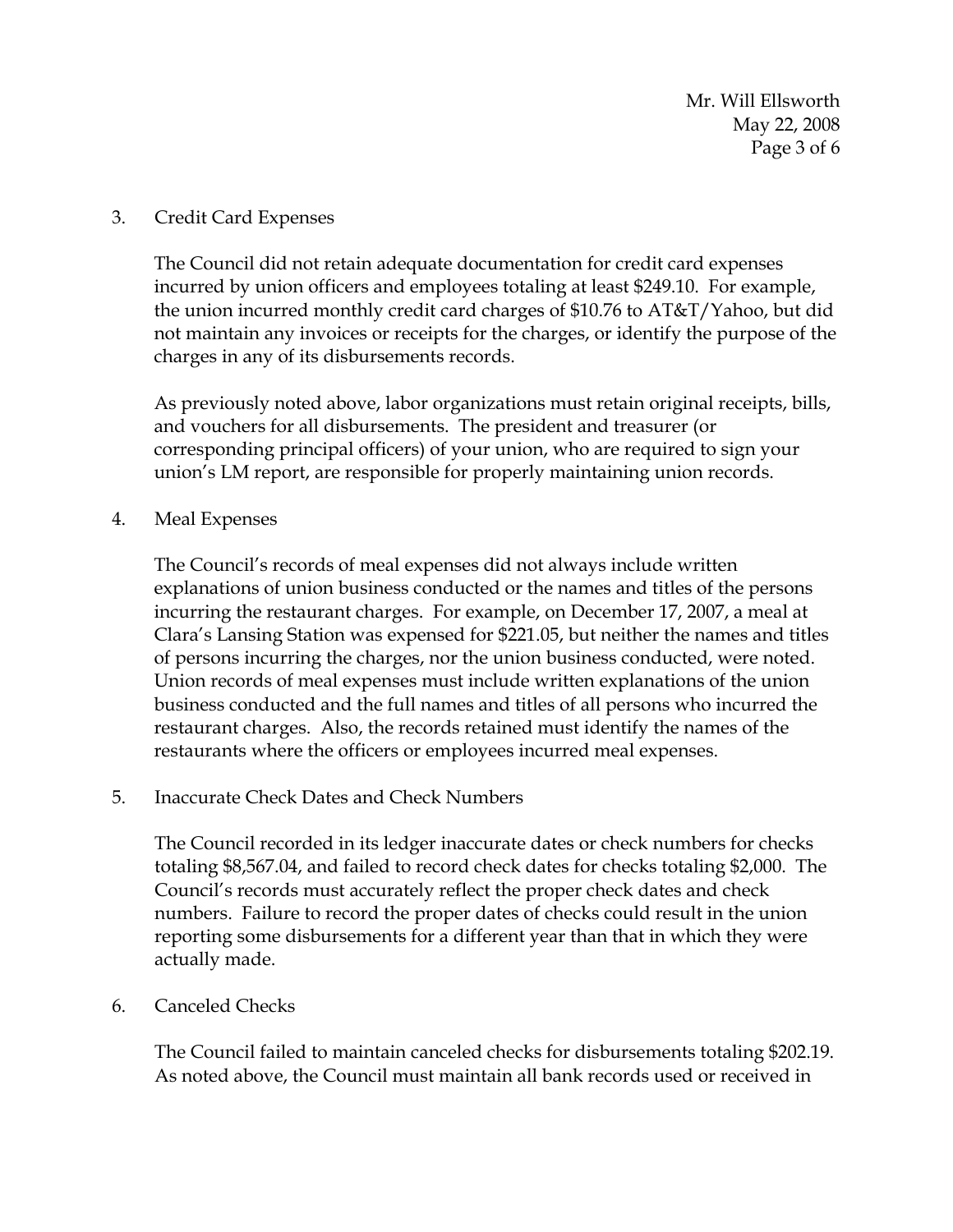Mr. Will Ellsworth May 22, 2008 Page 4 of 6

the course of union business, including voided and canceled checks, and deposit slips.

Based on your assurance that the Council will retain adequate documentation in the future, OLMS will take no further enforcement action at this time regarding the above violations.

# Reporting Violations

The audit disclosed a violation of LMRDA Section 201(a), which requires that a union submit a copy of its revised constitution and bylaws with its LM report when it makes changes to its constitution or bylaws. The Council amended its constitution and bylaws in 2005, but did not file a copy with its LM report for that year. The Council has now filed a copy of its constitution and bylaws.

The audit disclosed a violation of LMRDA Section 201(b), which requires labor organizations to file annual financial reports accurately disclosing their financial condition and operations. The Labor Organization Annual Report (Form LM-2) filed by the Council for fiscal years ending March 31, 2005-2007 were deficient in that the Council did not report the purchase, sale, or depreciation of fixed assets, yet the total cost basis increased or decreased during the same period of time. Labor organizations must report the details of the sale of fixed assets in Schedule 3 (Sale of Investments and Fixed Assets), the details of the purchase of fixed assets in Schedule 4 (Purchase of Investments and Fixed Assets), and details of all fixed assets in Schedule 6 (Fixed Assets.) In order to verify the accuracy and completeness of the information reported, the Council must maintain records that document the cost basis of its fixed assets (e.g. purchase receipts, bills, invoices, etc.), as well as depreciation schedules or other similar records.

I am not requiring that the Council file amended LM reports for 2005-2007 to correct the deficient items. The Council has agreed to properly report the deficient items on all future reports it files with OLMS.

# Other Violation

The audit disclosed the following other violation:

Inadequate Bonding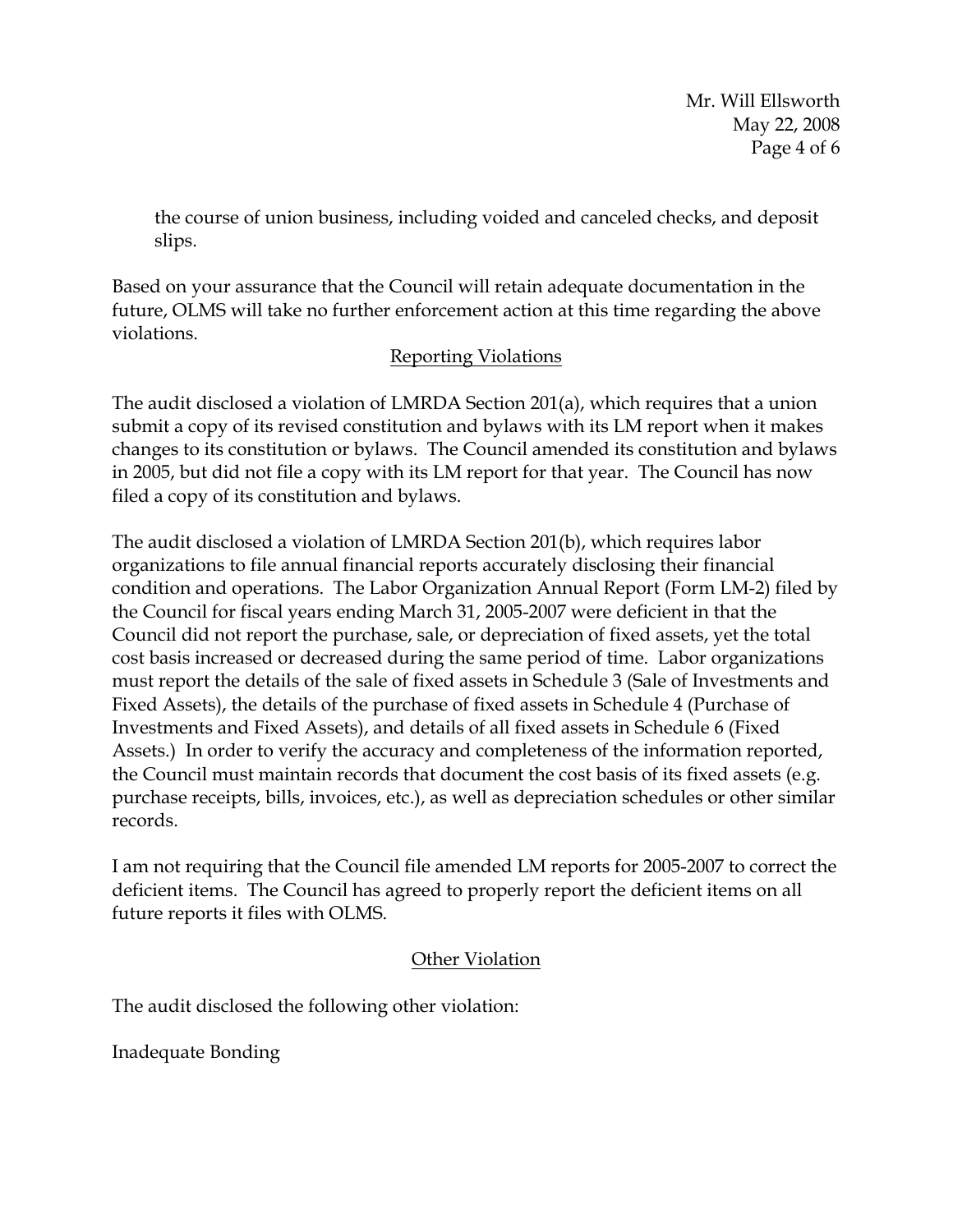Mr. Will Ellsworth May 22, 2008 Page 5 of 6

The audit revealed a violation of LMRDA Section 502 (Bonding), which requires that union officers and employees be bonded for no less than 10 percent of the total funds those individuals or their predecessors handled during the preceding fiscal year. The Council's officers and employees were bonded for \$275,000, but they must be bonded for at least \$287,419.91. The Council has increased its bonding coverage to \$300,000. As a result, OLMS will take no further enforcement action at this time regarding this violation.

### Other Issues

The audit disclosed the following other issues:

1. Receipts Journal

The audit disclosed that the Council does not keep a cash receipts journal. I recommend that the Council maintain a cash receipts journal which lists in chronological order all income transactions during each month, including those that are directly deposited to its bank accounts. A twelve-month summary ledger should also be maintained to accumulate the monthly cash receipts totals. This would facilitate the preparation of the union's annual financial report that it is required to file with OLMS.

2. Fund Transfers

The audit disclosed that the union records fund transfers as receipts and deposits to and from each participating account. Transfers between separate bank accounts or between special funds of the labor organization, such as vacation or strike funds, do not represent the flow of cash in and out of the labor organization. Therefore, the Council must ensure that these transfers are not included as receipts and disbursements of the labor organization on the LM report.

3. Per Diem

The audit disclosed that full-time officers generally receive \$35 per work day, in addition to their salaries, to cover the cost of meals. The approval of this per diem was vaguely referenced in meeting minutes from 1994, and more specifically referenced in a similarly-dated Council policy book that did not appear to be approved by the membership or delegates to the Council. The union must keep a record, such as meeting minutes, to show the regular payments to officers